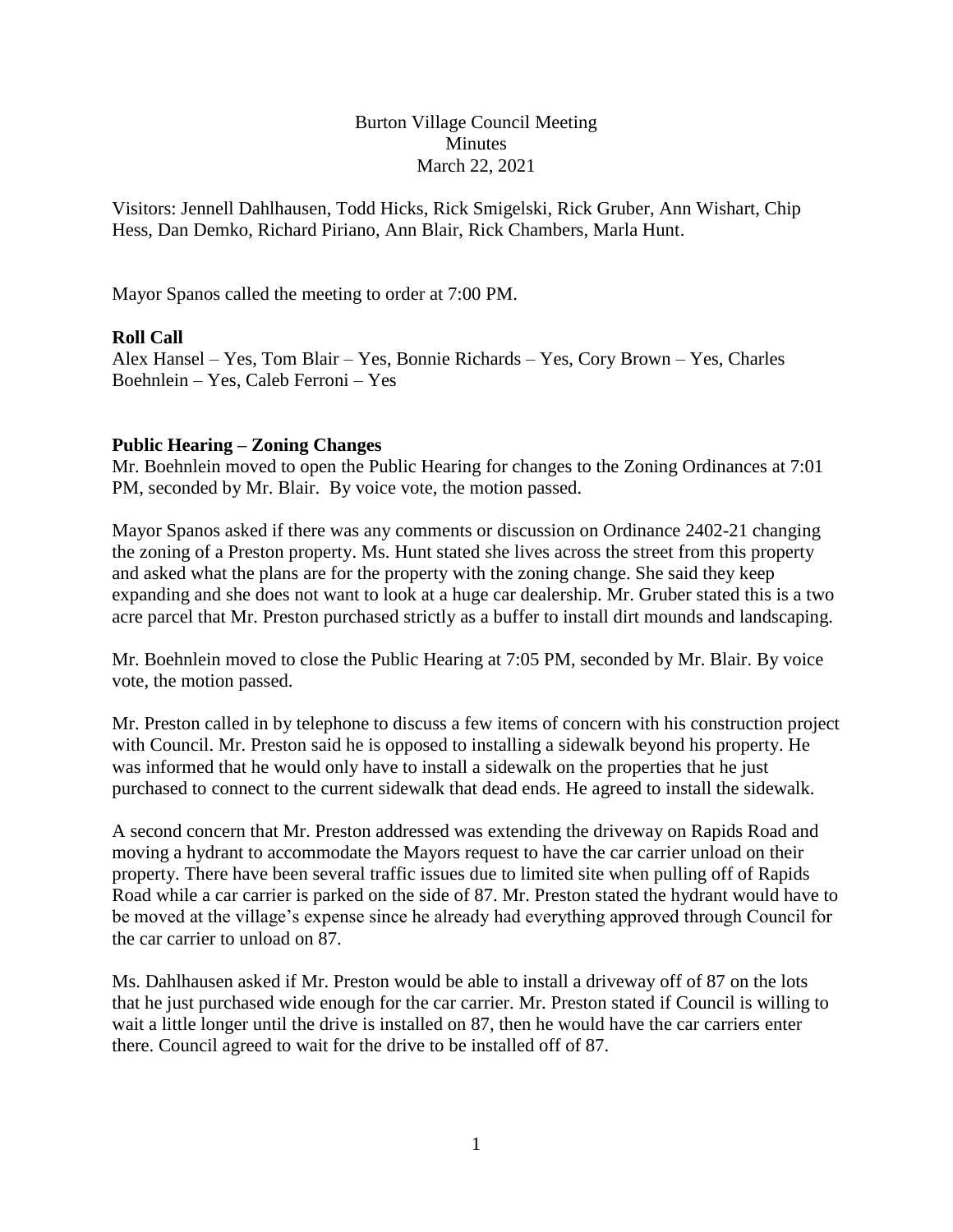#### **Minute Approval:**

Mr. Boehnlein moved to approve the minutes of March 8, 2021, seconded by Mr. Hansel. By voice vote, the motion passed.

#### **Mayors Report**

Mayor Spanos stated the board terms for Alison Weeks to the HDRB and Matthew Markiewics to the Tree Commission have expired and she recommended their reappointment.

Mr. Brown moved to reappoint Ms. Weeks to the HDRB, seconded by Mr. Hansel. By voice vote, the motion passed.

Ms. Richards moved to reappoint Mr. Markiewics to the Tree Commission, seconded by Mr. Boehnlein. By voice vote, the motion passed.

### **Standing Committees**

*Finance, Funding and Personnel Committee –* Mr. Boehnlein & Mr. Ferroni had nothing to report.

*Police Department Report –* Chief Smigelski provided his report by email.

*Fire Department Report –* Chief Wendl was not available to report.

*Street Committee –* Chief Smigelski had nothing to report.

### **Council Reports on Independent Boards and Commissions**

*Board of Public Affairs –* Mr. Hansel said BPA approved quotes to replace a hand railing around an old section of the WWTP, for well cleaning and for a new control system at the water plant.

*Board of Zoning Appeals –* Mr. Blair had nothing to report.

*Cemetery Board –* Ms. Richards stated Lisa Briggs is holding a Wreaths Across America event at Welton Cemetery this winter. She and the 4H group will be putting wreaths at veteran's graves.

*Historic District Architectural Review Board –* Mr. Brown said a permit for a fence at Warren's Spirited Kitchen was approved by the board at their last meeting. The fence will be placed in the back east corner of the lot to hide the dumpster.

*Planning Commission –* Mr. Blair had nothing to report.

*Tree Commission –* Ms. Richards said Ms. Palmisano has been reviewing the ordinance for updates.

*Chamber of Commerce –* Mr. Blair said it was a successful maple syrup season for the Chamber.

*Berkshire Community Planning Association –* Mr. Brown had nothing to report.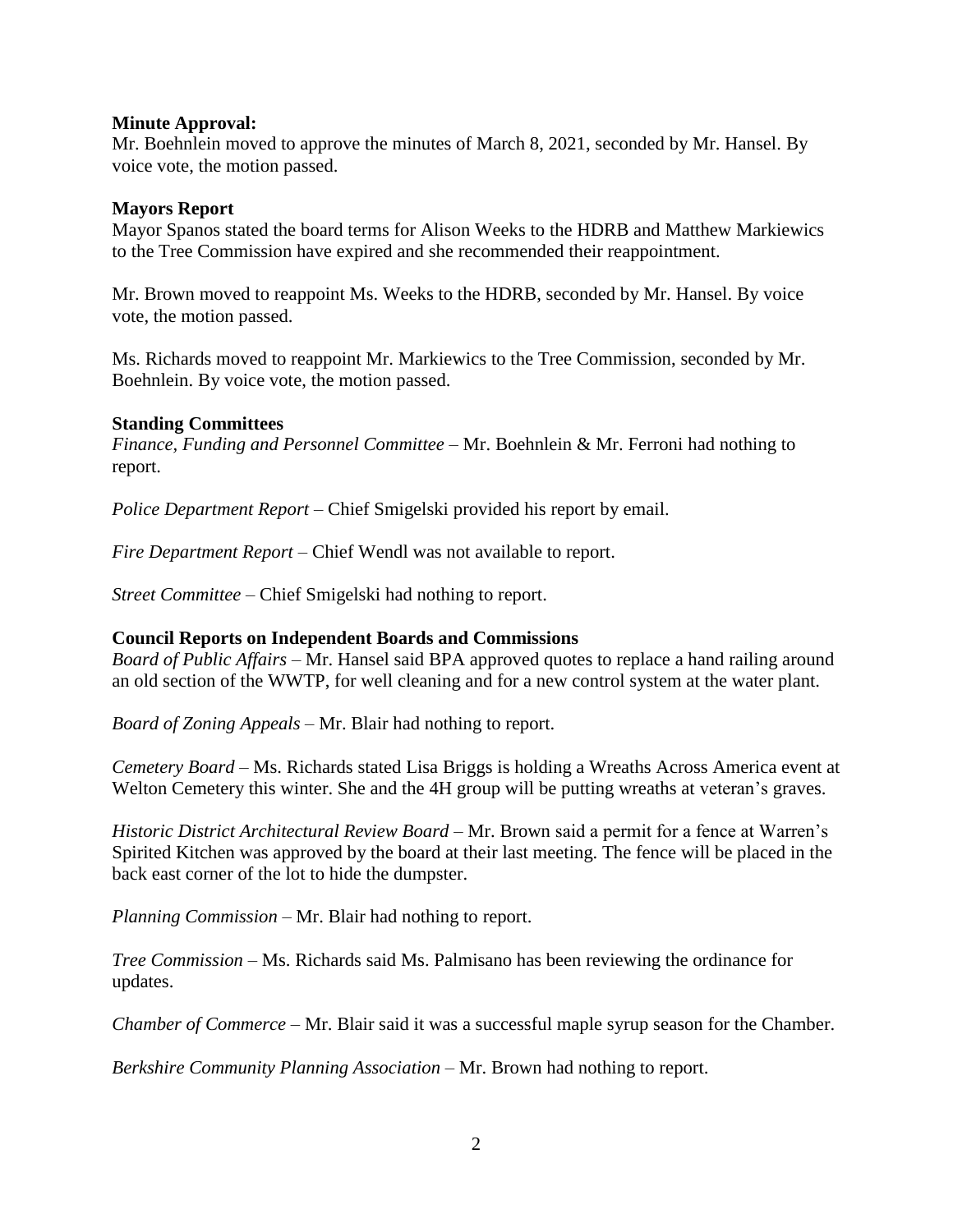*Burton Historic District Association –* Mr. Brown had nothing to report.

# **Fiscal Officers Report**

Ms. Dahlhausen presented quotes for installing new windows at Village Hall and the Street Department from MGEC Construction for a total of \$3,934.81. This amount was approved by NOPEC to be reimbursed to the village for the NOPEC Energized Grant. Mr. Boehnlein moved to approve the MGEC Construction quotes in the amount of \$3,934.81, seconded by Mr. Ferroni. By voice vote, the motion passed.

Ms. Dahlhausen asked to attend the OAPT Conference this spring. The total cost of the conference and hotel stay is \$1,360.82, which requires approval from Council per the handbook. Mr. Boehnlein moved to allow Ms. Dahlhausen to attend the OAPT Conference for a cost of \$1,360.82, seconded by Mr. Blair. By voice vote, the motion passed.

## **Solicitors Report:**

Mr. Hicks has been working with the Tree Commission on the ordinance updates. Ms. Dahlhausen reminded Ms. Richards any charges for the review are taken from the Tree Commission budget.

## **Engineers Report:**

The Engineer there is some additional grading and seeding on Goodwin Ave due to a few complaints.

Mr. Hansel said he has noticed some significant heaving in some of the aprons on Goodwin Ave and there may be some permanent damage to them. Mr. Hess asked for a list of addresses to look at the issue.

# **Zoning Inspector's Report:**

Mr. Gruber provided his report and stated he approved three permits.

# **Invoice Approval**

Mr. Boehnlein moved to pay approved invoices, seconded by Mr. Blair. By voice vote, the motion passed.

# **Ordinances and Resolutions**

Mayor Spanos placed on second reading, Ordinance 2402-21 rezoning parcels in the Village of Burton and declaring an emergency.

Mayor Spanos placed on first reading, Ordinance 2403-21 authorizing the Fiscal Officer of the Village of Burton to dispose of surplus property by internet auction and declaring an emergency

Mayor Spanos placed on second reading, Ordinance 2404-21 voluntarily extending the Emergency Family Medical Leave Expansion Act and Emergency Paid Sick Leave Act from the Families First Coronavirus Response Act for the Village of Burton and declaring an emergency. Mr. Boehnlein moved to waive readings, seconded by Mr. Ferroni. Roll Call: Charles Boehnlein